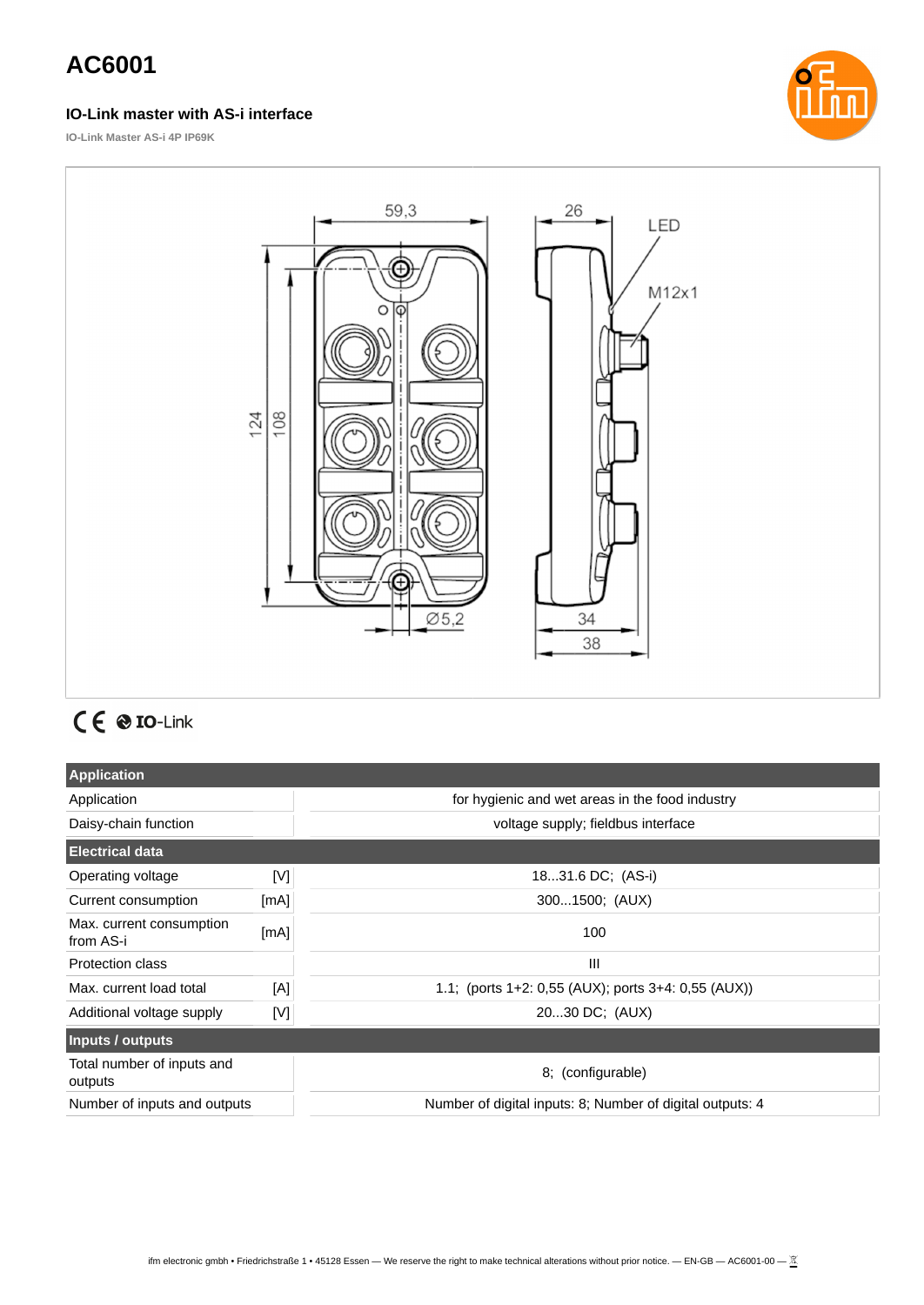#### **IO-Link master with AS-i interface**

**IO-Link Master AS-i 4P IP69K**



| <b>Inputs</b>                                      |         |                                                                                       |                         |  |
|----------------------------------------------------|---------|---------------------------------------------------------------------------------------|-------------------------|--|
| Number of digital inputs                           |         | 8; (IO-Link Port Class A: 4 x 2)                                                      |                         |  |
| Sensor supply of the inputs                        |         | <b>AUX</b>                                                                            |                         |  |
| Switching level high                               | [V]     | 1130                                                                                  |                         |  |
| Switching level low                                | [<]     | 05                                                                                    |                         |  |
| Digital inputs protected<br>against short circuits |         | yes                                                                                   |                         |  |
| <b>Outputs</b>                                     |         |                                                                                       |                         |  |
| Number of digital outputs                          |         | 4; (IO-Link Port Class A: 4 x 1)                                                      |                         |  |
| Max. current load per output                       | [mA]    | 300                                                                                   |                         |  |
| Short-circuit proof                                |         | yes                                                                                   |                         |  |
| Actuator supply outputs                            |         | <b>AUX</b>                                                                            |                         |  |
| <b>Interfaces</b>                                  |         |                                                                                       |                         |  |
| Communication interface                            |         | IO-Link; AS-i                                                                         |                         |  |
| <b>IO-Link Master</b>                              |         |                                                                                       |                         |  |
| Transmission type                                  |         | COM1 (4,8 kBaud); COM2 (38,4 kBaud); COM3 (230,4 kBaud)                               |                         |  |
| IO-Link revision                                   |         | 1.1                                                                                   |                         |  |
| Number of ports class A                            |         | 4                                                                                     |                         |  |
| <b>Operating conditions</b>                        |         |                                                                                       |                         |  |
| Ambient temperature                                | [°C]    | $-2560$                                                                               |                         |  |
| Storage temperature                                | [°C]    | $-2585$                                                                               |                         |  |
| Max. relative air humidity                         | [%]     | 90                                                                                    |                         |  |
| Protection                                         |         | IP 65; IP 66; IP 67; IP 69K; (operation with stainless steel protective caps: IP 69K) |                         |  |
| Protection rating (NEMA 250)                       |         | 6P                                                                                    |                         |  |
| Degree of soiling                                  |         | 2                                                                                     |                         |  |
| Chemical media                                     |         | ISO 16750-5                                                                           | HLP, CC, DB, DC, DD, CA |  |
|                                                    |         | NEMA 250 5.13.1                                                                       | AA                      |  |
| <b>Tests / approvals</b>                           |         |                                                                                       |                         |  |
| <b>EMC</b>                                         |         | EN 61000-6-2                                                                          |                         |  |
|                                                    |         | EN 61000-6-4<br>DIN EN 60068-2-27                                                     |                         |  |
| Shock resistance                                   |         | DIN EN 60068-2-64 2009-04                                                             |                         |  |
| Vibration resistance                               |         | DIN EN 60068-2-6 2008-10                                                              |                         |  |
| <b>MTTF</b>                                        | [years] | 161                                                                                   |                         |  |
| <b>AS-i classification</b>                         |         |                                                                                       |                         |  |
| AS-i version                                       |         | 2.11; 3.0                                                                             |                         |  |
| Extended addressing mode                           | no      |                                                                                       |                         |  |
| AS-i profile                                       |         | S-7.4.E; (CTT1 input)                                                                 |                         |  |
| Number of AS-i devices                             |         | 15                                                                                    |                         |  |
| Further AS-i profiles                              |         | $S-7.3.E$<br>$\ddot{\cdot}$                                                           | CTT1 input              |  |
|                                                    |         | $S-7.3.2$                                                                             | CTT1 output             |  |
| <b>Mechanical data</b>                             |         |                                                                                       |                         |  |
| Weight                                             | [g]     | 255                                                                                   |                         |  |
| Materials                                          |         | housing: PA grey; socket: stainless steel (1.4404 / 316L)                             |                         |  |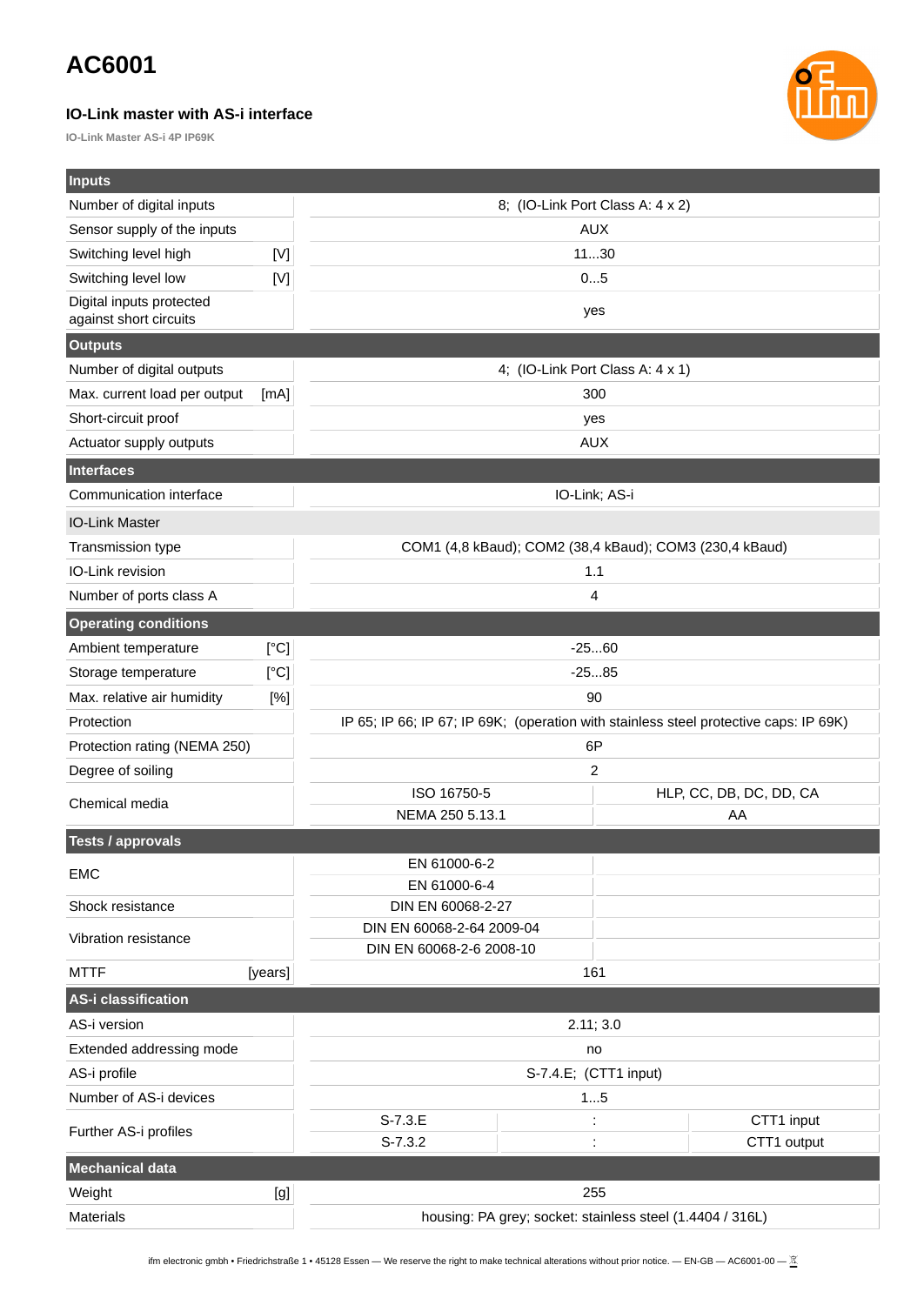#### **IO-Link master with AS-i interface**

**IO-Link Master AS-i 4P IP69K**



| <b>Electrical connection</b>                      |                 |                                                                |  |
|---------------------------------------------------|-----------------|----------------------------------------------------------------|--|
| Module connection                                 |                 | M12                                                            |  |
| Remarks                                           |                 |                                                                |  |
| Remarks                                           |                 | For further information please see the operating instructions. |  |
| Pack quantity                                     |                 | 1 pcs.                                                         |  |
| <b>Electrical connection - Process connection</b> |                 |                                                                |  |
| Connector: 4 x M12                                |                 |                                                                |  |
|                                                   |                 |                                                                |  |
| $\frac{1}{3}$<br>5                                |                 |                                                                |  |
| IO-Link Port Class A X01X04                       |                 |                                                                |  |
| $\mathbf 1$                                       | + 24 V DC (AUX) |                                                                |  |
| digital input<br>$\overline{\mathbf{c}}$          |                 |                                                                |  |
| GND (AUX)<br>3                                    |                 |                                                                |  |
| C/Q IO-Link<br>4                                  |                 |                                                                |  |
| 5                                                 | not used        |                                                                |  |
| Electrical connection - voltage supply IN         |                 |                                                                |  |
| Connector: 1 x M12                                |                 |                                                                |  |
| X21                                               |                 |                                                                |  |
| $\mathbf 1$                                       | $AS-i +$        |                                                                |  |
| $\sqrt{2}$                                        | AUX -           |                                                                |  |
| 3                                                 | AS-i -          |                                                                |  |
| 4                                                 | $AUX +$         |                                                                |  |
| Electrical connection - voltage supply OUT        |                 |                                                                |  |
| Connector: 1 x M12                                |                 |                                                                |  |
|                                                   |                 |                                                                |  |